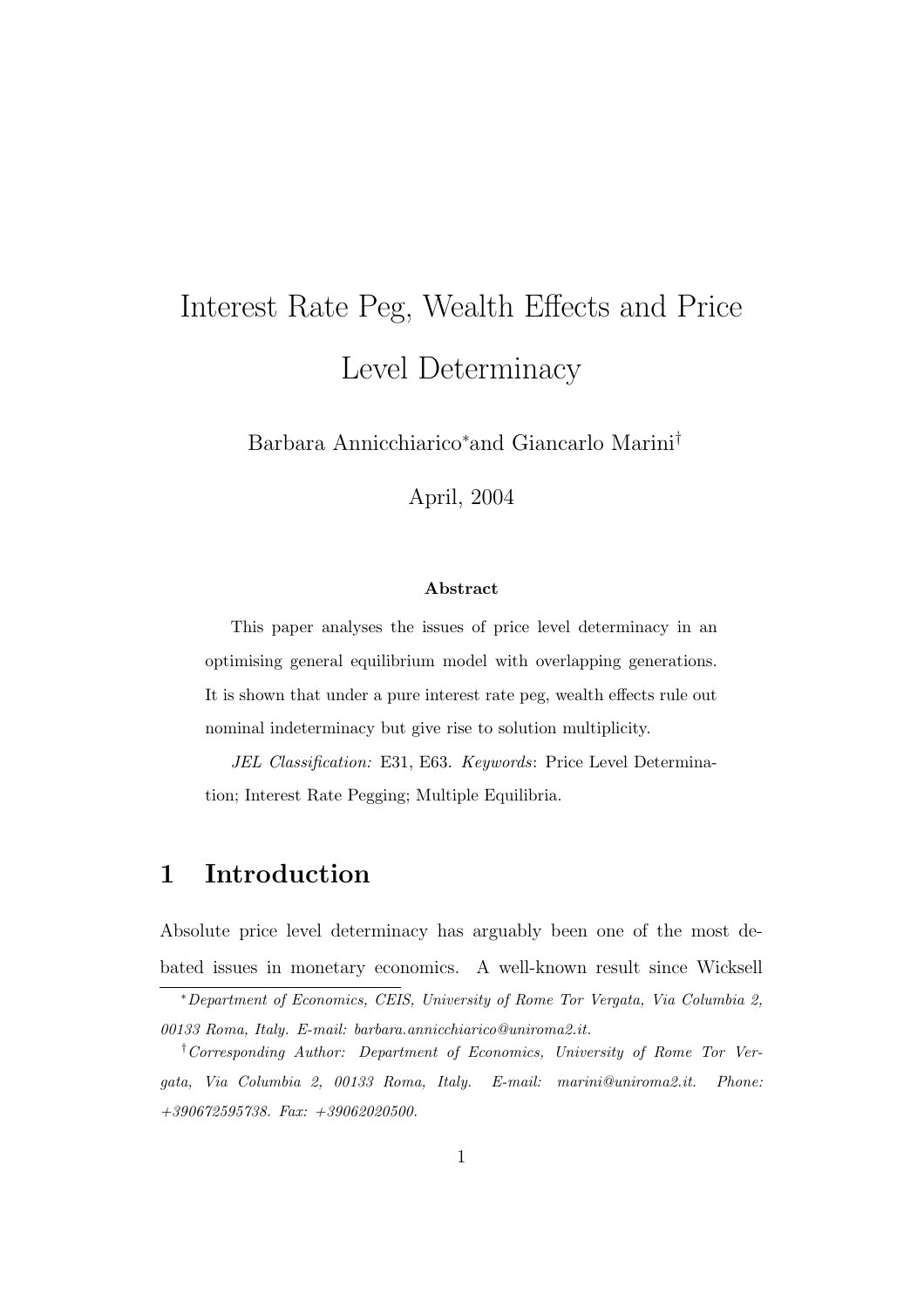(1965)[1898] is that a pure interest rate peg monetary rule leads to nominal price indeterminacy. Sargent and Wallace (1975) show, in a rational expectations monetary model, that pure interest rate pegging provides no monetary anchor and no mechanism to determine the price level. However, as shown by Patinkin (1949) the absolute price level can be determined if the excess-demand equations for goods depend on the amount of real money balances and on other nominal non-monetary assets in the economy. Turnovsky (1980) and Sargent (1987) generalise Patinkin's result in a rational expectations model with wealth effects.

Following the analysis of McCallum (1986, 2001) it is important to distinguish between two different types of aberrational price level behaviour: nominal indeterminacy and solution multiplicity or non-uniqueness. Nominal indeterminacy arises when the model fails to determine nominal variables for a given path of real variables. Solution multiplicity refers to price level behaviours involving bubbles, thus an infinite number of paths for the price level and for real allocations satisfies all the conditions of the model. The distinction between nominal indeterminacy and solution multiplicity should leave no room for confusion. Nevertheless, according to McCallum (2001) the lack of consensus on this semantic issue could sometimes be source of misleading interpretation about what is really going on in a monetary model.

This paper examines the issue of price level determinacy under an interest rate peg in an optimising framework with overlapping generations. It is shown that wealth effects, due to heterogeneity across generations, solve the problem of nominal indeterminacy, which typically arises in the representative agent framework. However, a multiplicity of equilibrium paths towards

2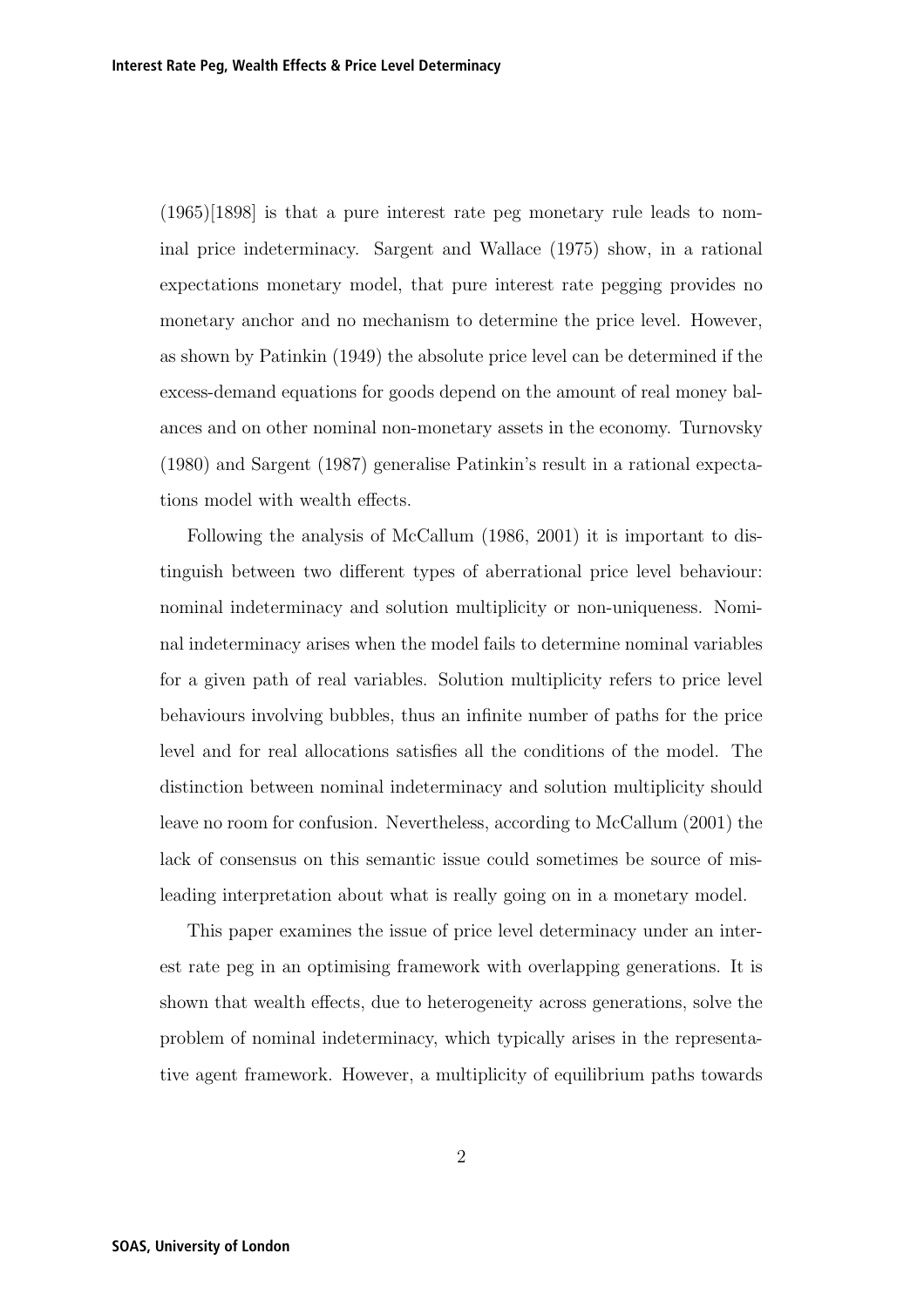the steady state is also generated by wealth effects.

Section 2 presents the monetary model; Section 3 describes the main results and Section 4 concludes.

## **2 The Monetary Model with Wealth Effects**

The demand side of the economy is described by a monetary version of the Yaari (1965)-Blanchard (1985) overlapping generation model with real money balances entering the utility function. Forward looking consumers face the same instantaneous probability of death  $\delta$  and receive the same sequence of after tax endowments. There is no bequest motive and wealth of newly born agents is zero. Birth and death rates are identical and total population is normalized to one. The representative consumer of the generation born at time s chooses the optimal sequence for consumption,  $c(s, t)$ , and real money balances,  $m(s, t)$ , in order to solve the optimization problem

$$
\max_{\{c(s,v),m(s,v)\}} \int_t^{\infty} \log[c(s,v)^{\eta} m(s,v)^{1-\eta}] e^{-(\rho+\delta)(v-t)} dv,
$$
\n(1)

subject to the instantaneous budget constraint

$$
a(s,t) = [r(t) + \delta]a(s,t) + y(s,t) - \tau(s,t) - c(s,t) - i(t)m(s,t), \quad (2)
$$

and to the transversality condition

$$
\lim_{v \to \infty} a(s, v) e^{-\int_t^v [r(u) + \delta] du} = 0,
$$
\n(3)

where  $\rho$  is the constant rate of time preference and  $0 < \eta < 1$ ;  $a(s,t)$ ,  $y(s,t)$ and  $\tau(s,t)$  denote real financial wealth, endowment, lump-sum taxation at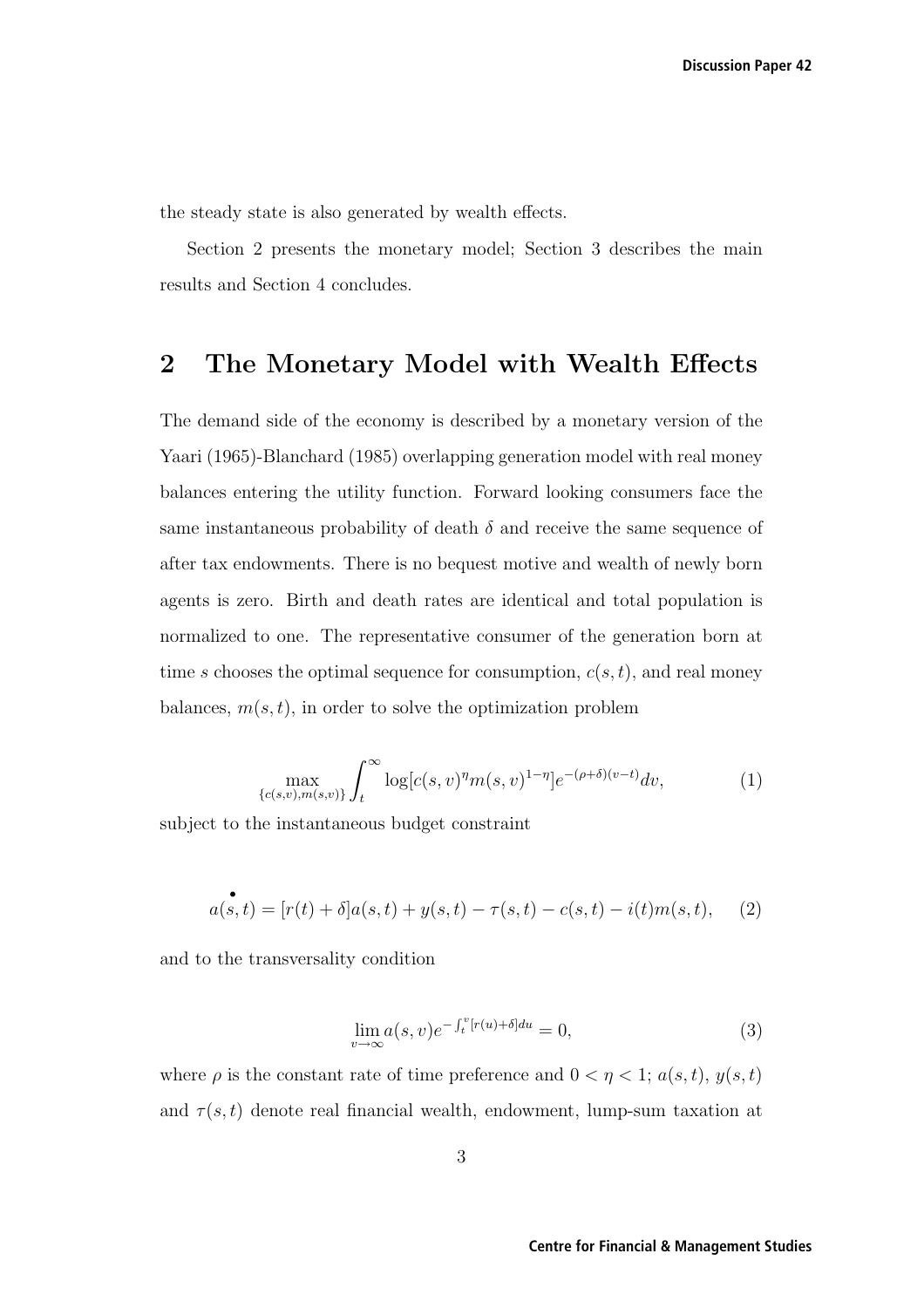time t of an agent born at time s, respectively;  $r(t)$  is the real interest rate,  $i(t)$  is the nominal interest rate and  $i(t) = r(t) + \pi(t)$ , where  $\pi(t)$  denotes the inflation rate. Financial wealth,  $a(s, t)$ , is held in the form of real money balances and real government bonds,  $b(s, t)$ . At each instant agents receive a premium payment of  $\delta a(s,t)$  from a competitive life insurance company in exchange for their financial wealth at the time of their death.

Solving the optimization problem and aggregating over all generations, where the aggregate value of a generic economic variable,  $x(s, t)$ , is obtained as  $X(t) = \int_{-\infty}^{t} x(s,t) \delta e^{\delta(s-t)} ds$ , yield the aggregate consumption function<sup>1</sup>

$$
C(t) = [(\delta + \rho)/(1 + \xi)] [A(t) + \int_t^{\infty} [Y(v) - T(v)] e^{-\int_t^v [r(u) + \delta] du} dv], \quad (4)
$$

and the optimal portfolio balance condition

$$
M(t) = \xi C(t)/i(t),\tag{5}
$$

where  $\xi \equiv (1 - \eta)/\eta$ . The dynamic equation for real financial wealth is

$$
\mathring{A(t)} = r(t)A(t) + Y(t) - T(t) - C(t) - i(t)M(t).
$$
\n(6)

The dynamic equation of consumption is given by

$$
\mathcal{C}(t) = [r(t) - \rho] C(t) - \delta \Omega A(t), \qquad (7)
$$

where  $\Omega \equiv \frac{\delta + \rho}{1 + \xi}$ . The public sector is described by a consolidated monetary and fiscal authority facing a budget constraint in real terms of the form

<sup>&</sup>lt;sup>1</sup>See the Appendix.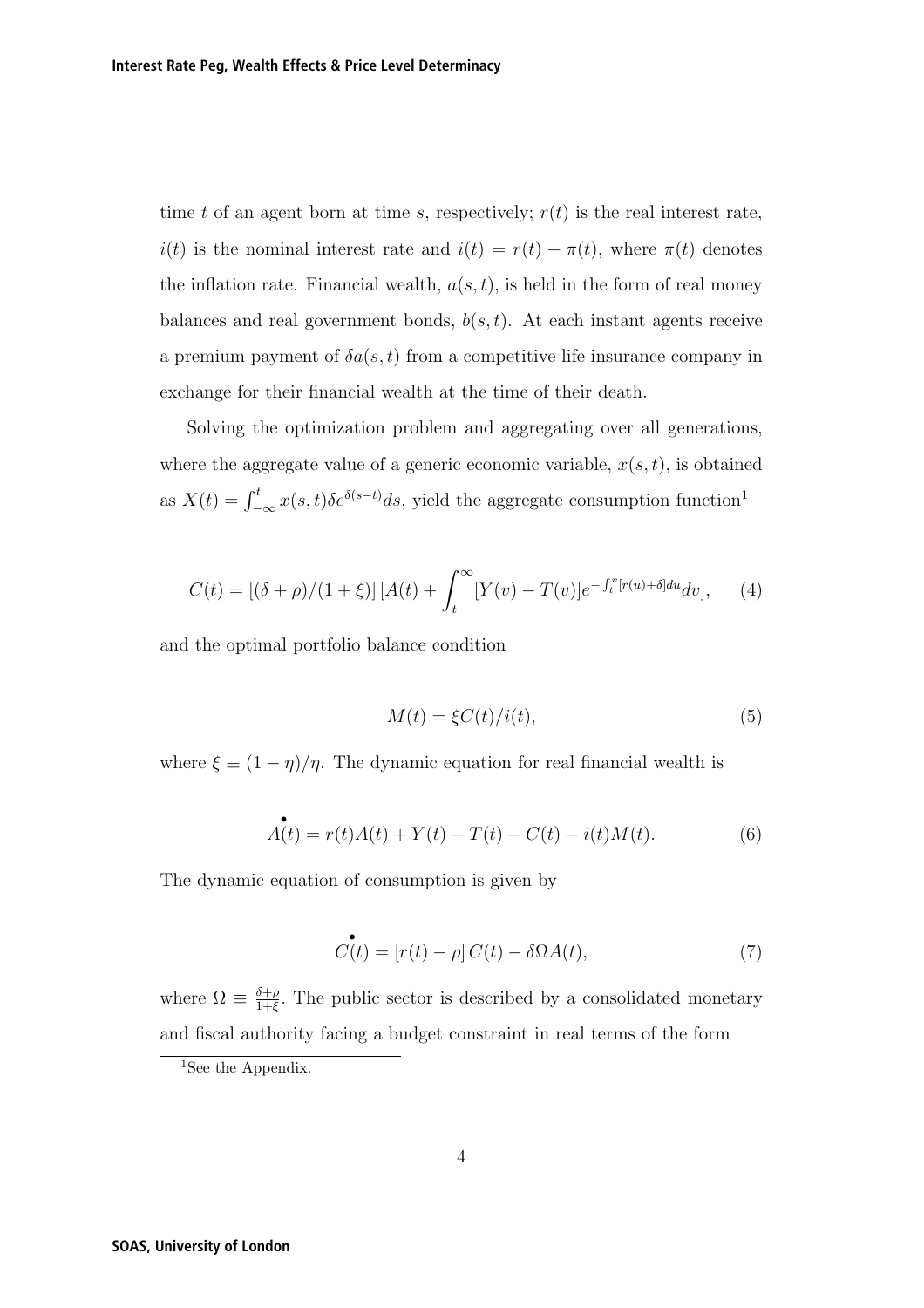$$
\mathbf{B}(t) = r(t)B(t) - T(t) - \mu(t)M(t) + G(t),
$$
\n(8)

and the transversality condition

$$
\lim_{v \to \infty} B(v)e^{-\int_t^v r(u)du} = 0,\tag{9}
$$

where G denotes government spending and  $\mu$  is the rate of nominal money growth.

Setting  $Y$  and  $G$  constant over time, for simplicity, equilibrium in the goods market requires  $\overrightarrow{C}(t) = 0$ . From (7) the real interest rate is

$$
r(t) = \rho + \delta C^{-1} \Omega \left[ B(t) + M(t) \right],\tag{10}
$$

Under a pure interest rate peg,  $i(t) = i$  and the nominal stock of money is endogenously determined in order to satisfy the portfolio balance condition (5). Under the assumption that the level of aggregate consumption is constant over time equilibrium in the money market requires that  $\mathbf{M}(t) = 0$ . It follows that equation (10) ca be re-written as

$$
r(t) = \rho + \delta C^{-1} \Omega \left[ B(t) + \xi C/i \right]. \tag{11}
$$

The the real interest rate depends on the time path of the real government debt. It follows that the dynamics of the economy is entirely described by the behavior of the public debt. Combining equations  $(8)$  with  $(11)$  yields<sup>2</sup>

$$
B(t) = \delta C^{-1} \Omega B(t)^2 + (\rho + 2\delta \xi \Omega i^{-1}) B(t) - T(t) - (1 - \rho/i - \delta \xi \Omega i^{-2}) \xi C + G.
$$
\n(12)

<sup>2</sup>Full derivation is reported in the Appendix.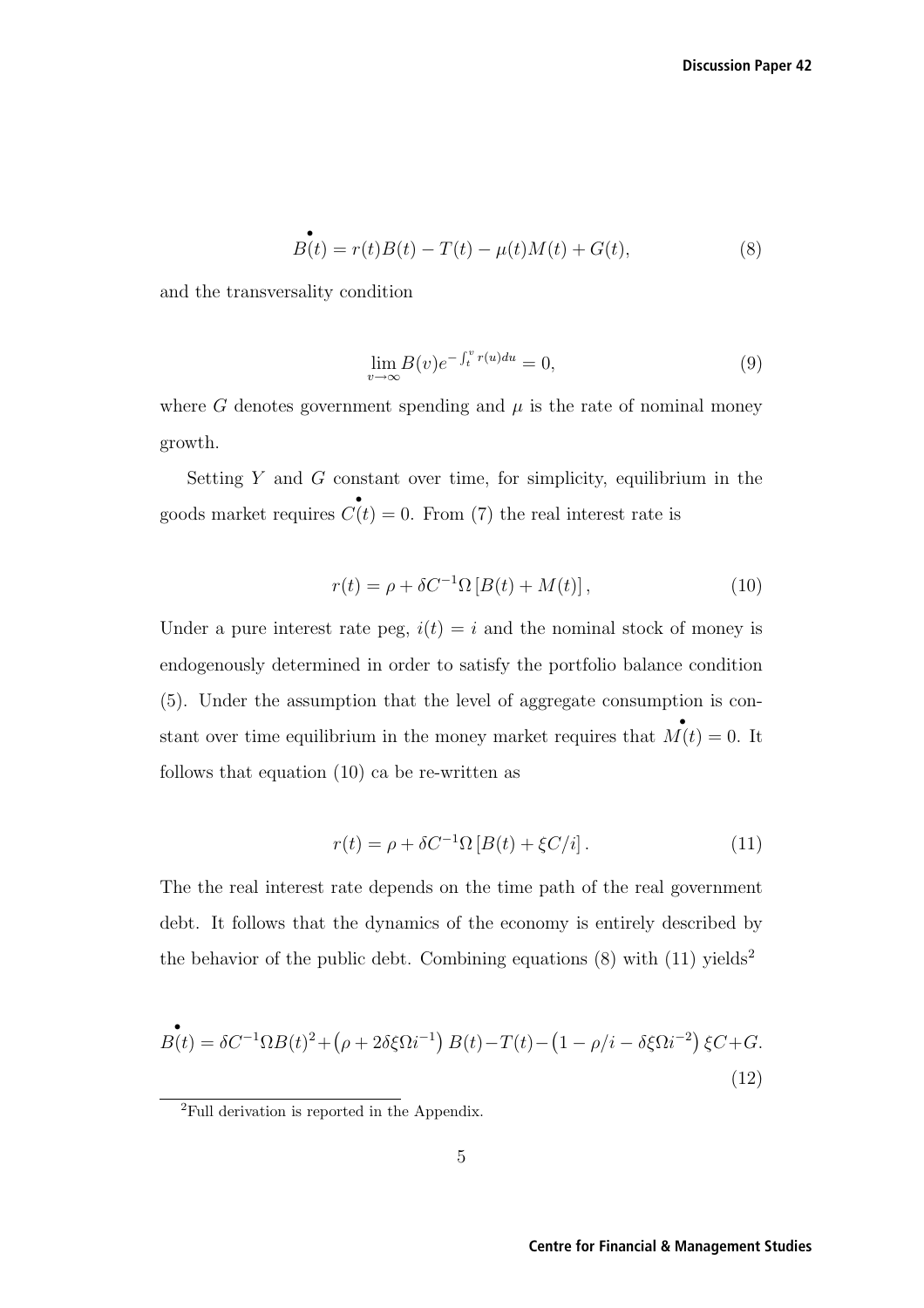The government is assumed to adopt a fiscal rule of the form

$$
T(t) = \gamma B(t) + Z,\t(13)
$$

where  $Z = G - (1 - \rho/i - \delta \xi \Omega i^{-2}) \xi C$  and the parameter  $\gamma$  is positive.

Substituting (13) into (12), real government debt dynamics can be expressed as

$$
B(t) = \delta C^{-1} \Omega B(t)^2 + \left(\rho + 2\delta \xi \Omega i^{-1} - \gamma\right) B(t),\tag{14}
$$

which is a Bernoulli's differential equation with constant coefficients. We assume that  $\gamma > \rho + 2\delta \xi \Omega i^{-1}$ . This condition ensures that in steady state the public debt is non-negative<sup>3</sup>. The path of the real government debt is<sup>4</sup>

$$
B(t) = \Psi B_0 / \left[ \delta C^{-1} \Omega B_0 + (\Psi - \delta C^{-1} \Omega B_0) e^{\Psi t} \right],\tag{15}
$$

where  $\Psi \equiv \gamma - \rho - 2\delta \xi \Omega i^{-1}$  and  $B_0$  is the initial level of the real stock of public debt, defined as  $B_0 = B_0^N/P_0$ , with  $B_0^N$  being the initial nominal stock of debt (predetermined) and  $P_0$  the initial price level. The initial price level affects the time path of the public debt and the stability properties of the  $process<sup>5</sup>$ .

<sup>4</sup>See the Appendix.

<sup>5</sup>The public debt in fact is at its unstable steady state when  $P_0 = (\delta \Omega / C \Psi) B_0^N$ , when  $P_0 > (\delta \Omega / C \Psi) B_0^N$  the public debt converges to zero and explodes otherwise.

<sup>&</sup>lt;sup>3</sup>The process described by equation (14) presents two steady states: one stable at  $B = 0$ and one unstable at  $B = (\gamma - \rho - 2\delta \xi \Omega i^{-1})/(\delta \Omega/C)$ .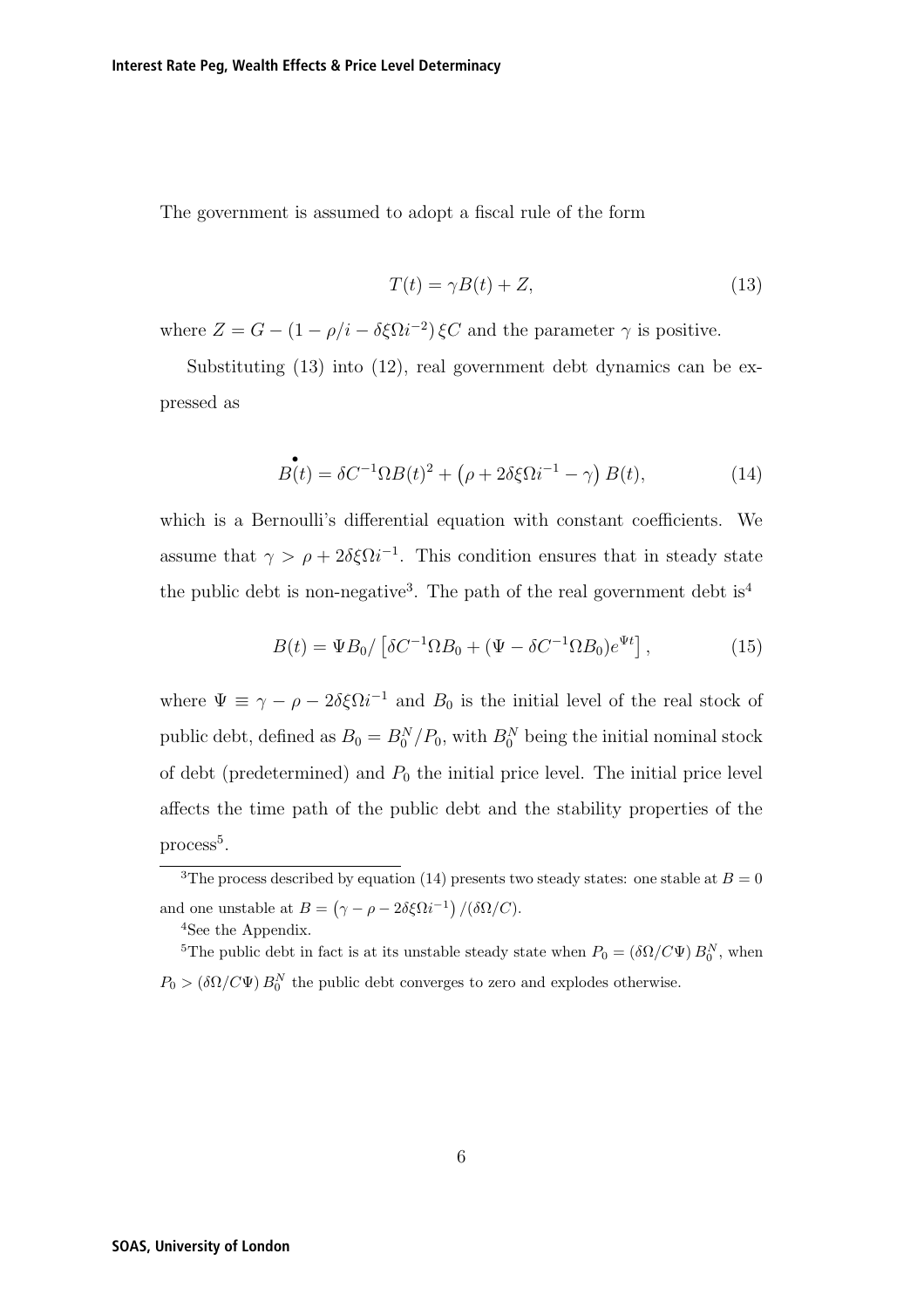## **3 Nominal Determinacy and Multiple Equilibria**

In a representative agent framework, where  $\delta = 0$ , there is nominal indeterminacy in the sense of McCallum (1986, 2001), since there is no nominal anchor to tie down the initial price level. The unique equilibrium for real variables  $(r(t) = \rho \text{ and } \pi(t) = \pi)$  is compatible with infinite possible combinations of the nominal money stock and prices.

By contrast, in our model with overlapping generations,  $\delta > 0$ , wealth effects rule out nominal indeterminacy, since for a given path of the real variables there is only one initial price level. The paths for inflation and the real interest rate are however no longer unique. The economic intuition for the existence of multiple equilibria in the case of wealth effects can be explained as follows. Consider the initial level of the inflation rate

$$
\pi_0 = i - \rho - \delta C^{-1} \Omega \left( B_0^N / P_0 + \xi C / i \right), \tag{16}
$$

which crucially depends on the initial level of the real public debt and thus on the initial price level,  $P_0$ . An upward perturbation in the initial price level implies a lower initial real interest rate and a higher inflation rate, although the unique steady state equilibrium values of all real variables are not affected by the perturbation. Conversely, a downward perturbation in the initial price level increases real wealth, implying a higher initial real interest rate and a lower inflation rate. In other words, in the presence of an initial stock of debt, the model displays multiple equilibria, but there exists a unique price level for each path of all real variables.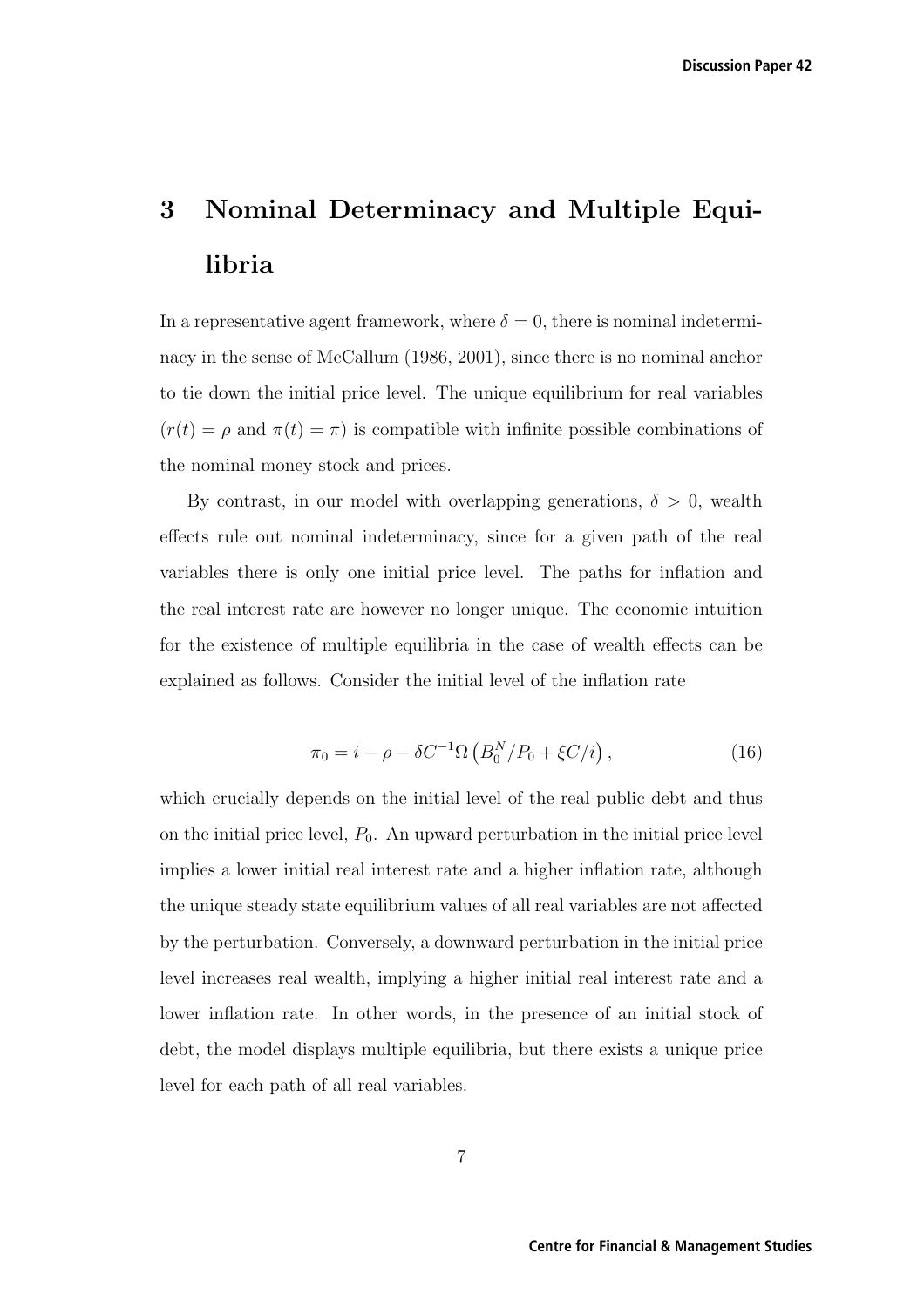In the absence of wealth effects the model presents nominal indeterminacy but a unique equilibrium. In that case, in fact, given an initial stock of nominal assets and the sequences of exogenous variables, the equilibrium conditions determine a unique level of inflation rate.

### **4 Conclusions**

This paper presents a model with wealths effects in a continuous time optimising general equilibrium framework with overlapping generations. It is shown that under a pure interest rate pegging monetary rule there exists a unique price level for a given path of real variables, but there are multiple equilibria. The overlapping generations structure of the model via wealth effects solves the nominal indeterminacy problem, but introduces multiple equilibria. Future inflation and the current price level are jointly determined, so that a continuum of equilibrium price sequences arises. A deviation of the initial price level determines a different future inflation and affects the path of the real interest rate. Higher initial price levels determine higher initial inflation rates. A sunspot in the initial price level brings the economy on a specific path towards the steady state and produces real effects. In conclusion, the nominal indeterminacy problem associated to an interest rate peg is solved by the presence of wealth effects, but a multiplicity of the equilibrium paths towards the unique long run equilibrium arises.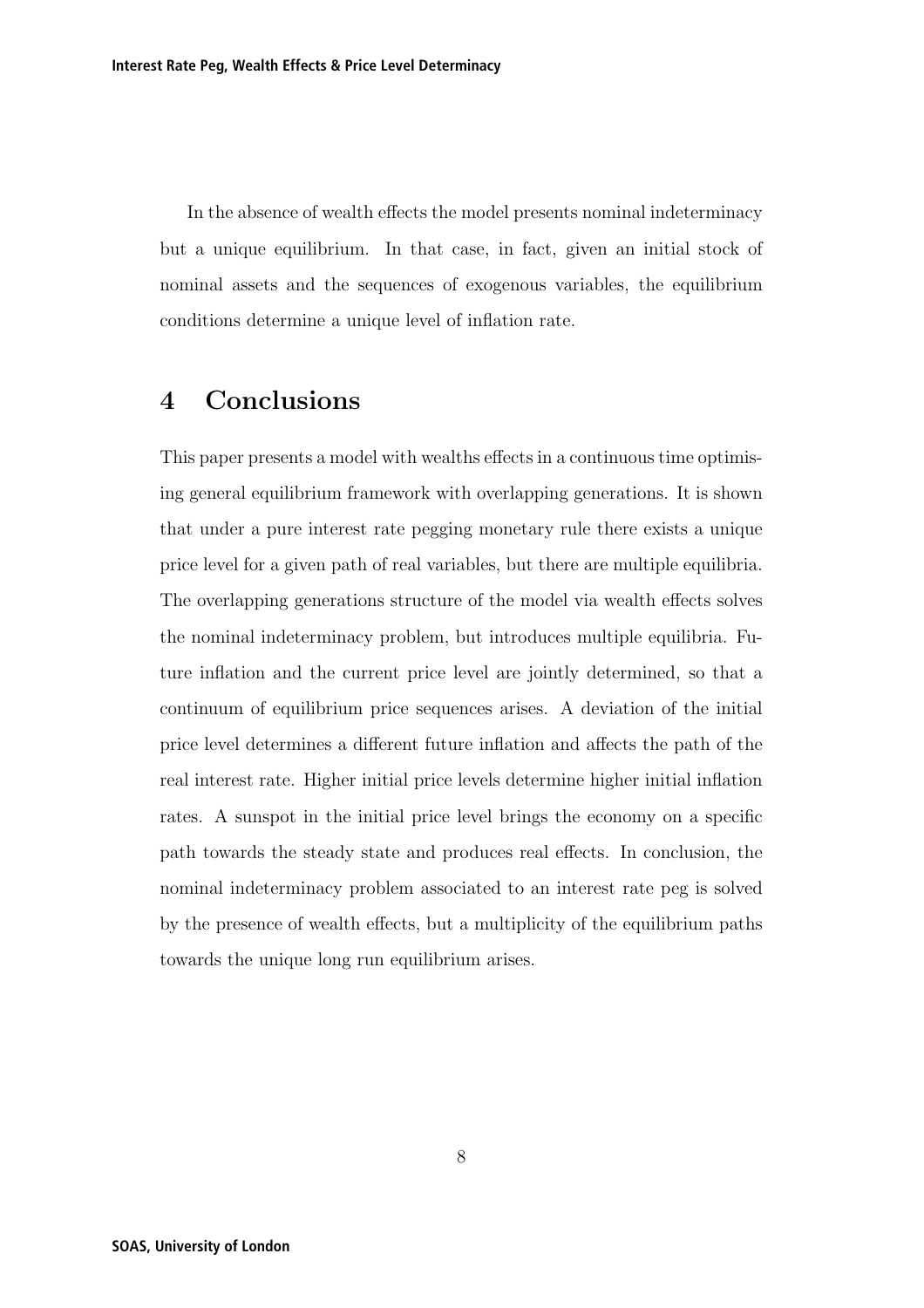## **References**

Blanchard, O. J. (1985), "Debt, Deficits, and Finite Horizons", Journal of Political Economy, Vol. 93, pp. 223-247.

McCallum, B. T. (1981), "Price Level Determinacy with an Interest Rate Policy Rule and Rational Expectations", Journal of Monetary Economics, Vol. 8, pp. 319-329.

McCallum, B. T. (1986), "Some Issues Concerning Interest Rate Pegging, Price Level Determinacy, and the Real Bill Doctrine", Journal of Monetary Economics, Vol. 17, pp. 135-160.

McCallum, B. T. (2001), "Indeterminacy, Bubbles, and the Fiscal Theory of Price Level Determination", Journal of Monetary Economics, Vol. 47, pp. 19-30.

Patinkin, D. (1949), "The Indeterminacy of Absolute Prices in Classical Economic Theory", Econometrica, Vol. 17, pp. 1-27.

Sargent, T. (1987), Macroeconomic Theory, Cambridge Ma, MIT Press.

Sargent, T. and Wallace, N. (1975), "Rational Expectations, the Optimal Monetary Instrument and the Optimal Money Supply Rule", Journal of Political Economy, Vol. 83, pp. 241-254.

Turnovsky, S.J. (1980), "Wealth Effects and the Determinacy of the Price Level under an Interest Rate Rule and Rational Expectations", Working Paper, Australian National University.

Wicksell, K. (1965) [1898], Interest and Prices, New York, Augustus M. Kelley, Reprints of Economic Classics.

Yaari, M. E. (1965), "Uncertain Lifetime, Life Insurance, and the Theory of the Consumer", Review of Economic Studies, Vol. 32, pp. 137-150.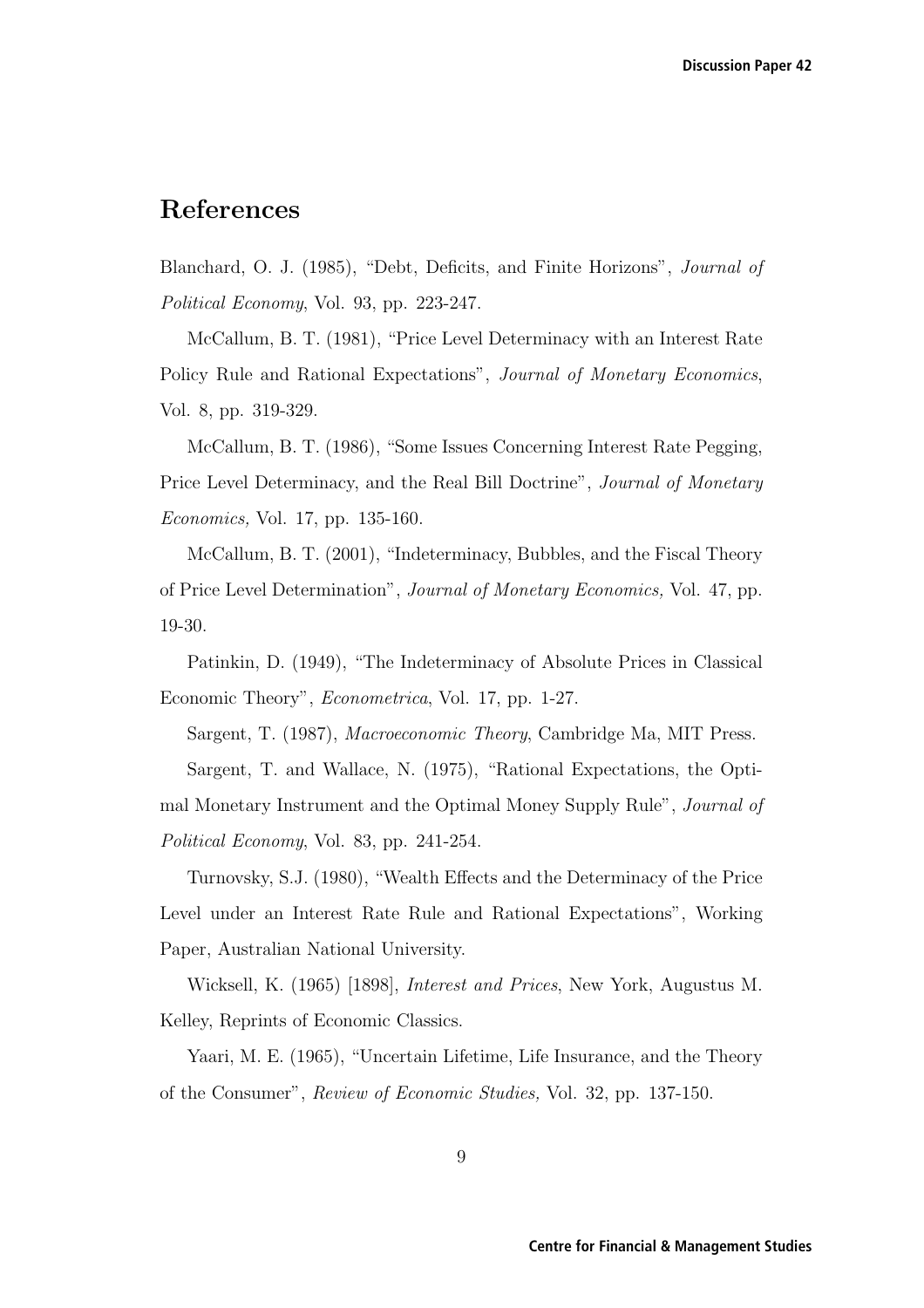## **Appendix**

#### **Solution to the Consumer's Optimization Problem**

The representative consumer of the generation born at time s chooses the optimal sequence for consumption,  $c(s, t)$ , and real money balances,  $m(s, t)$ , in order to maximize her lifetime utility function

$$
\int_{t}^{\infty} \log[c(s,v)^{\eta} m(s,v)^{1-\eta}] e^{-(\rho+\delta)(v-t)} dv,
$$
\n(1A)

subject to the budget constraint

$$
a(s,t) = [r(t) + \delta]a(s,t) + y(s,t) - \tau(s,t) - c(s,t) - i(t)m(s,t), \quad (2A)
$$

and to the transversality condition

$$
\lim_{v \to \infty} a(s, v) e^{-\int_t^v [r(u) + \delta] du} = 0,
$$
\n(3A)

where all the variables are defined as in the main text.

Since preferences are separable and the utility function is homothetic, the consumer's problem can be solved by using a two-stage budgeting procedure. Total consumption at time t of an agent born at time  $s, u(s, t)$ , is defined as the sum of consumption plus the interest foregone on real money holdings

$$
u(s,t) \equiv c(s,t) + i(t)m(s,t). \tag{4A}
$$

In the first stage, the representative consumer of generation s chooses the optimal mix of consumption and real money holdings so as to maximize the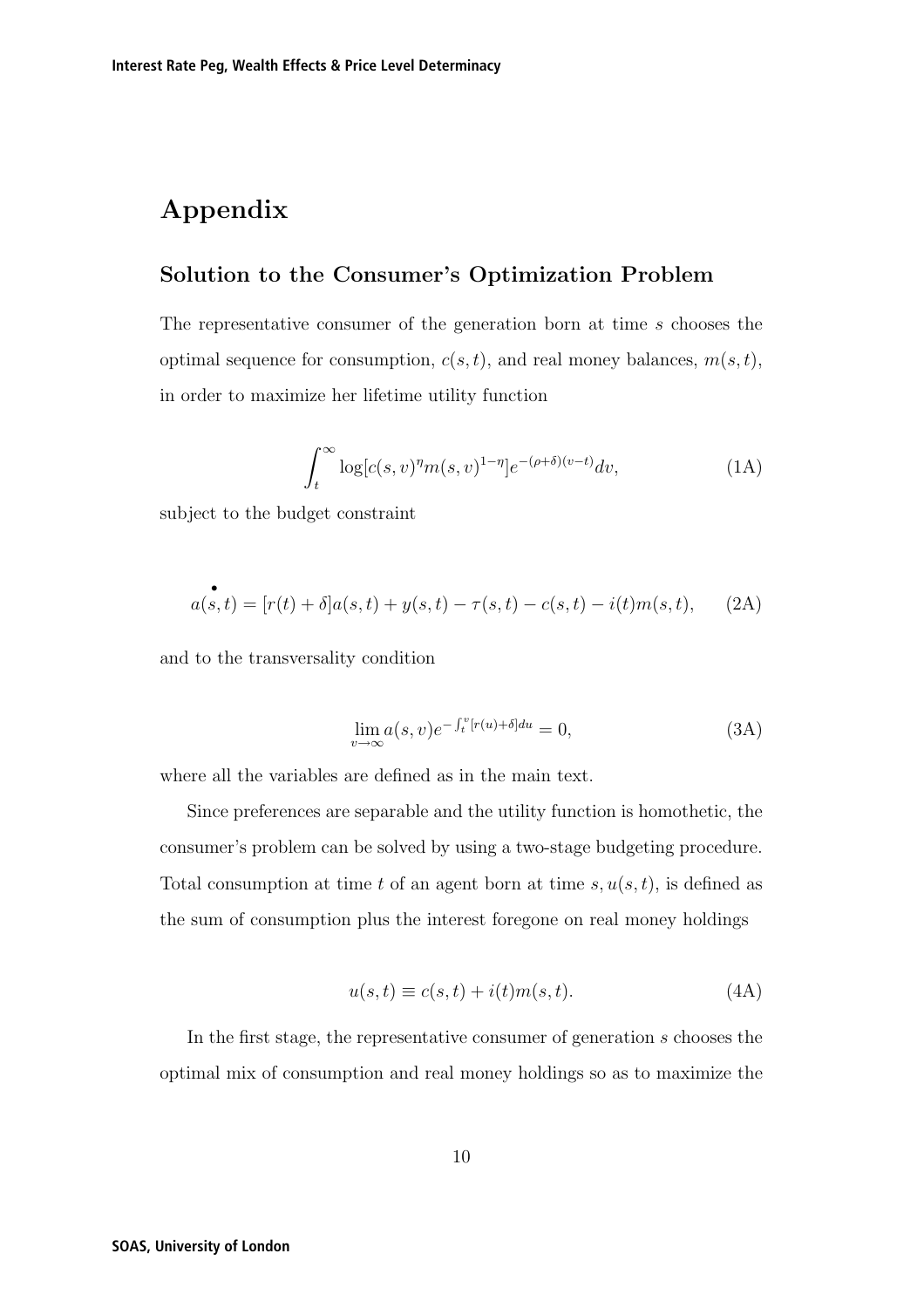instantaneous utility function,  $\log[c(s, t)^{\eta}m(s, t)^{1-\eta}]$  for a given level of total consumption,  $u(s, t)$ . In the optimum the following condition must hold

$$
\xi c(s,t) = i(t)m(s,t),\tag{5A}
$$

where  $\xi \equiv \frac{1-\eta}{\eta}$ . Combining (5A) with (4A) yields consumption and real money balances in terms of total consumption

$$
c(s,t) = \eta u(s,t),\tag{6A}
$$

$$
i(t)m(s,t) = (1 - \eta)u(s,t),\tag{7A}
$$

In the second stage, the representative consumer of generation s derives the optimal time path of total consumption  $u(s, t)$  in order to maximize her lifetime utility function. Substituting equations (6A) and (7A) into the lifetime utility function (1A) gives

$$
\int_{t}^{\infty} [\log u(s, v) - \log Q(v)] e^{-(\rho + \delta)(v - t)} dv,
$$
\n(8A)

where  $Q(t) \equiv (\eta)^{-\eta} [i(t)/(1-\eta)]^{1-\eta}$  is the ideal cost-of-living index of the basket of physical goods and real money balances at time t. Agents maximize (8A) given the budget constraint (2A) and the solvency condition (3A). The solution to the individual's optimization problem yields a closed form solution for total consumption

$$
u(s,t) = (\delta + \rho) [a(s,t) + h(s,t)],
$$
\n(9A)

where  $h(s, t)$  is human wealth defined as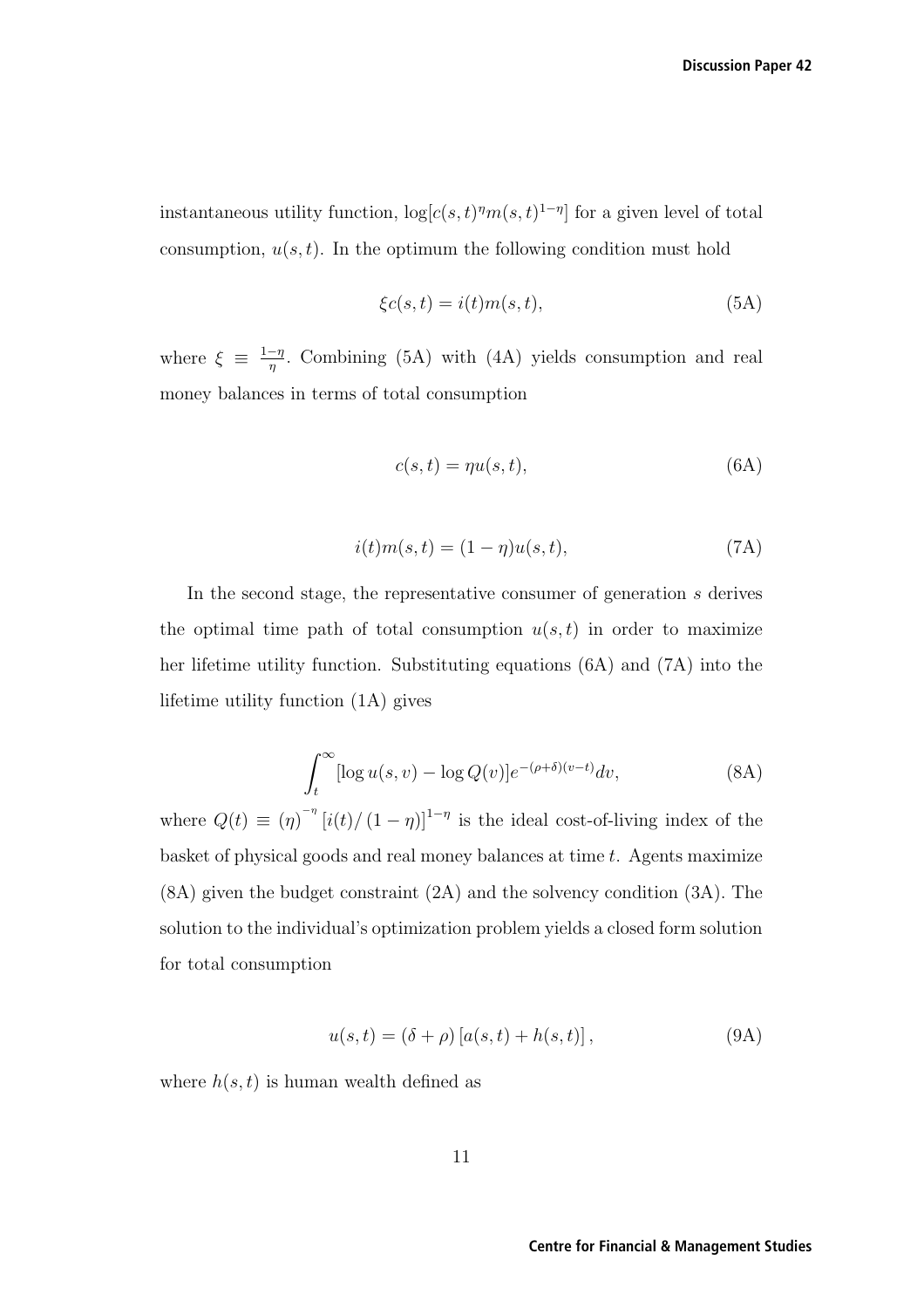$$
h(s,t) = \int_t^{\infty} \left[ y(s,v) - \tau(s,v) \right] e^{-\int_t^v [r(u) + \delta] du} dv.
$$
 (10A)

Substituting (9A) into (6A) yields the consumption function

$$
c(s,t) = \Omega \left[ a(s,t) + h(s,t) \right],\tag{11A}
$$

where,  $\Omega \equiv (\delta + \rho)/(1 + \xi)$ .

#### **Derivation of equation (10)**

Equilibrium in the goods market requires

$$
Y(t) = C(t) + G(t). \tag{12A}
$$

Setting Y and G constant over time implies that  $\mathcal{C}(t) = 0$ . From (7) of the paper

$$
[r(t) - \rho] C(t) - \delta\Omega[B(t) + M(t)] = 0.
$$
 (13A)

Rearranging yields an expression for the real interest rate

$$
r(t) = \rho + \delta C^{-1} \Omega \left[ B(t) + M(t) \right], \tag{14A}
$$

where .

#### **Derivation of equation (12)**

The equilibrium in the goods market and the interest rate rule imply that the portfolio balance condition becomes

$$
\xi\left(Y - G\right) = Mi,\tag{15A}
$$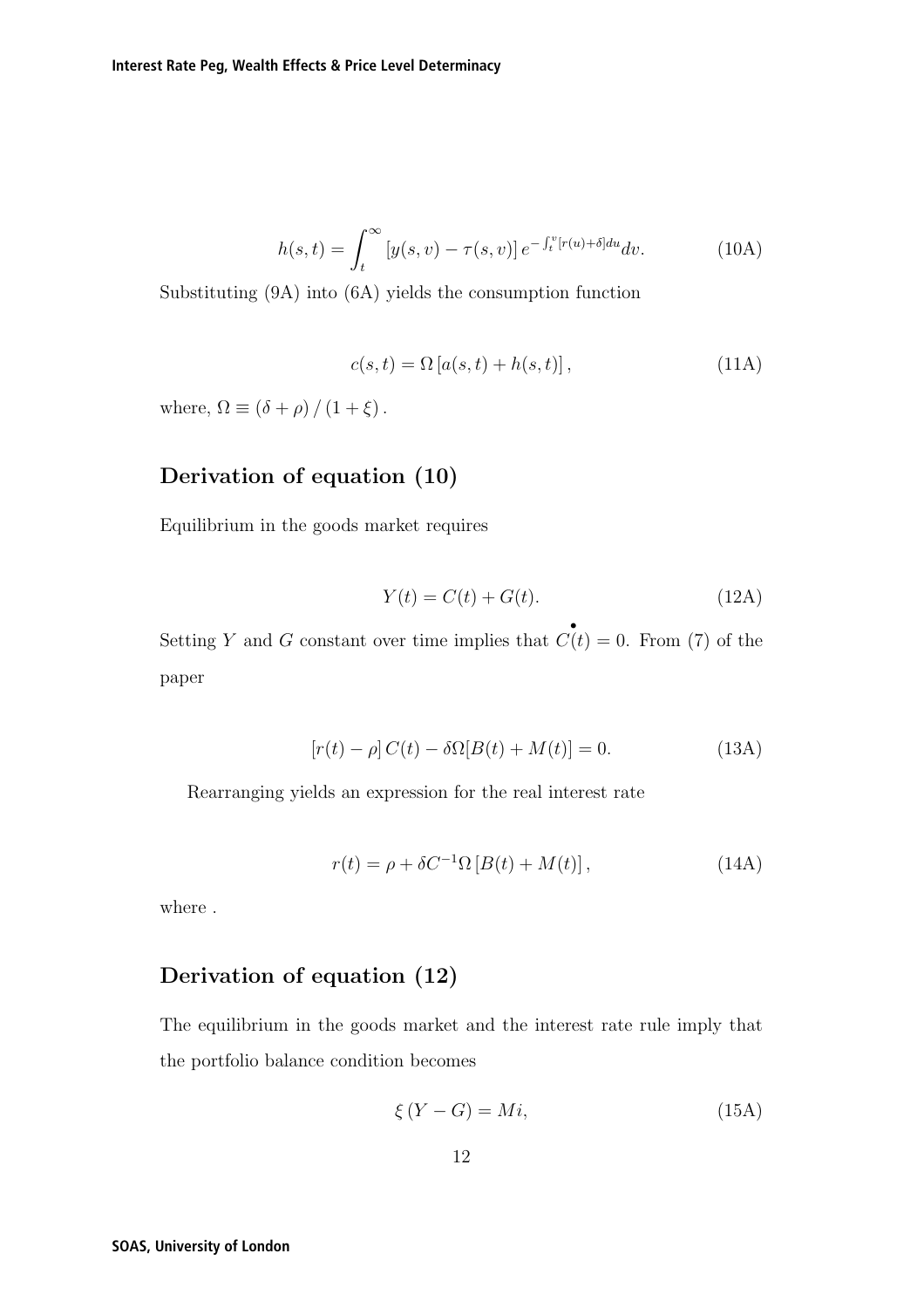therefore the equilibrium in the money market requires  $\mathbf{M}(t)=0$ , i.e.  $\mu(t)=$  $\pi(t)$ .

Given equation (11) of the main text and the equilibrium conditions in the money and in the goods markets, the budget constraint of the consolidated monetary and fiscal authority can be re-written as

$$
B(t) = \left[\rho + \delta C^{-1} \Omega \left( B(t) + \xi C i^{-1} \right) \right] B(t) - T(t) - \pi(t) \xi C i^{-1} + G. \quad (16A)
$$

The inflation rate is given by the Fisher equation

$$
\pi(t) = i - r(t) = i - \rho - \delta C^{-1} \Omega \left[ B(t) + \xi C i^{-1} \right].
$$
 (17A)

Substituting (17A) into (16A) yields

$$
\mathcal{B}(t) = \delta \frac{1}{C} \Omega B(t)^2 + (\rho + 2\delta \xi \Omega i^{-1}) B(t) - T(t) - (i - \rho - \delta \xi i^{-1} \Omega) \xi C i^{-1} + G.
$$
\n(18A)

This last expression can be re-written as

$$
\mathcal{B}(t) = \delta C^{-1} \Omega B(t)^2 + (\rho + 2\delta \xi \Omega i^{-1}) B(t) - T(t) - (1 - \rho i^{-1} - \delta \xi \Omega i^{-2}) \xi C + G,
$$
\n(19A)

#### **Derivation of equation (15)**

Consider the Bernoulli's differential equation (14) which can be re-written as

$$
\mathbf{B}(t) + \Psi B(t) = \delta C^{-1} \Omega B(t)^2,
$$
\n(20A)